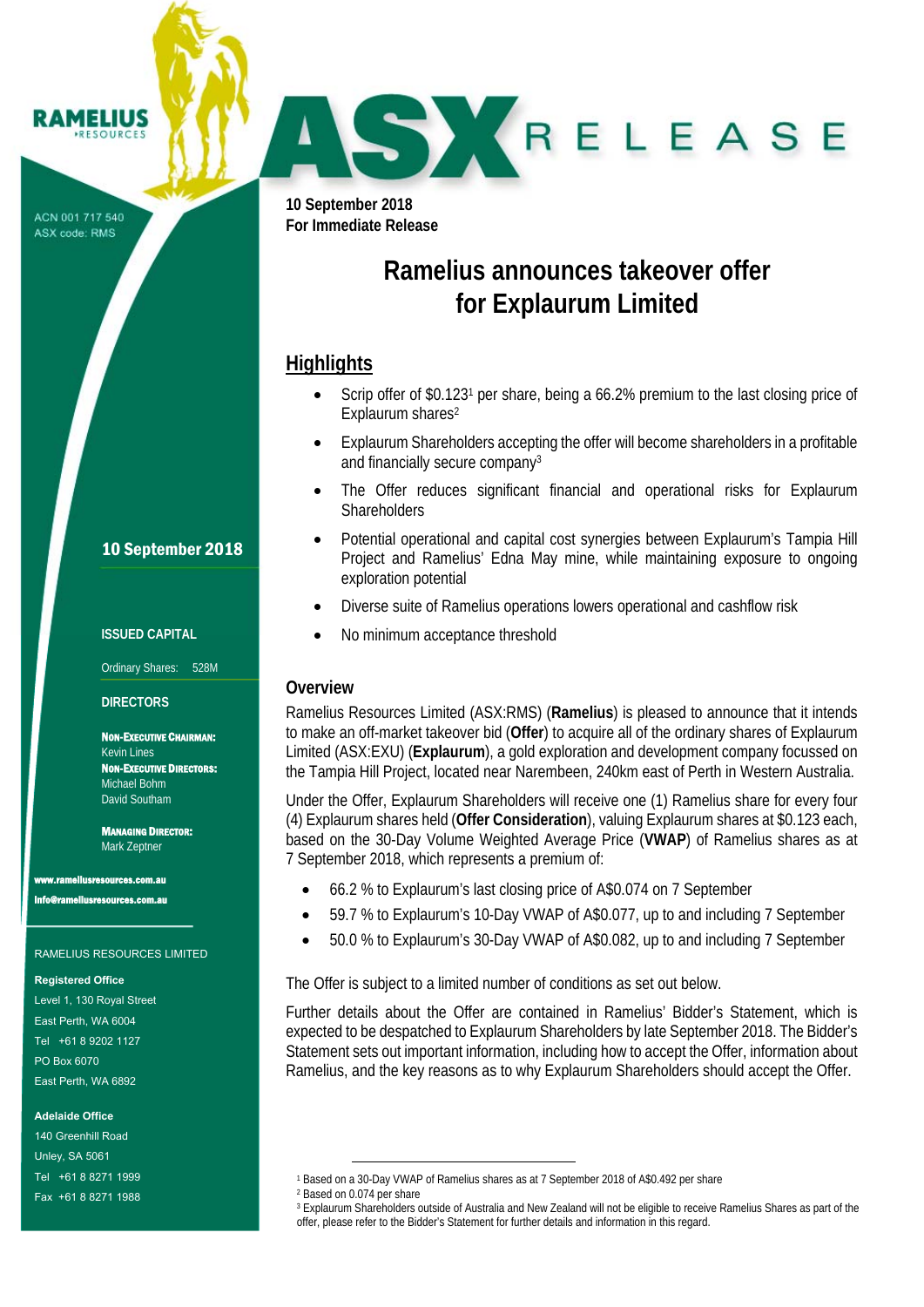#### **Discussions with Explaurum**

Ramelius has attempted on a number of occasions to engage in a dialogue directly with the directors of Explaurum in an effort to jointly explore a recommended deal that would be priced and structured in the best interests of both EXU and RMS shareholders. However, we have not been able to come to an agreement so consequently, in light of the compelling nature of the offer, Ramelius has decided to put its offer directly to Explaurum shareholders for consideration.

### **Offer Rationale**

Ramelius believes that the combination of the two companies represents a compelling argument for mutually enhanced shareholder value, in particular:

- Explaurum Shareholders will become shareholders in a profitable, financially secure company with a stable platform of established Australian mines managed by a high-quality team:
	- o In FY18 Ramelius produced 208,118 ounces of fine gold at an All In Sustaining Cost (**AISC**) of A\$1,191/oz and recorded a Net Profit after Tax for the Financial Year of \$30.8 million;
	- o As at 30 June 2018 held A\$95.5 million in cash and gold bullion with no debt; and
	- o FY2019 is forecast to be another very strong year with gold production of approximately 200,000-220,000 ounces at an AISC of A\$1,150-\$1,250/oz.
- Given Explaurum's current market capitalisation, and the capital funding requirements for the Tampia Hill Project, the Offer reduces risks associated with remaining an Explaurum Shareholder, specifically:
	- o Uncertainty over access to debt funding for the Tampia Hill Project;
	- o The potential for significant shareholder dilution via a project level equity raising;
	- o Assuming it can be established, potential for high debt levels needing to be serviced via a single asset operation; and
	- o Plant design, construction, commissioning, and mining risks.
- The proximity of the Edna May mine to Explaurum's Tampia Hill Project provides potential to realise significant capital cost savings and operational synergies while maintaining exposure to ongoing exploration potential:
	- o On attaining effective control of Explaurum, the Ramelius Board intends to undertake a comprehensive Strategic Review, which has the potential to determine alternate, quicker paths to first cash flow from the Tampia Hill Project; and
	- o The acquisition of the Tampia Hill Project also provides Ramelius with potential for increased flexibility around the timing and scheduling of mining operations at Edna May.
- Lower operational and cashflow risk from a diverse suite of Ramelius operations: Shareholders of Explaurum will benefit from having access to cash flow generating assets at Edna May, Mt Magnet and Vivien, while remaining exposed to the Tampia Hill Project through being a shareholder of the enlarged Merged Group.

Managing Director, Mark Zeptner, said of the Offer: "*There is clear logic in the combination of Explaurum's assets with Ramelius' WA operations. After the successful acquisition of Edna May last year, Ramelius is focussed on building on its growth strategy to extend mine life and maximise the value of existing infrastructure in its portfolio. This compelling offer is the next step in that growth strategy and is expected to provide significant benefits to both Explaurum and Ramelius Shareholders.*"

A toll-free information line has been established for the purposes of the Offer. Shareholders can contact the Offer Information Line on 1800 237 687 (within Australia) or +61 1800 237 687 (from outside of Australia), Monday to Friday between 8.30am to 5.30pm (WST).

Ramelius has engaged Adelaide Equity Partners Ltd and Allion Partners as financial and legal advisors to this transaction respectively.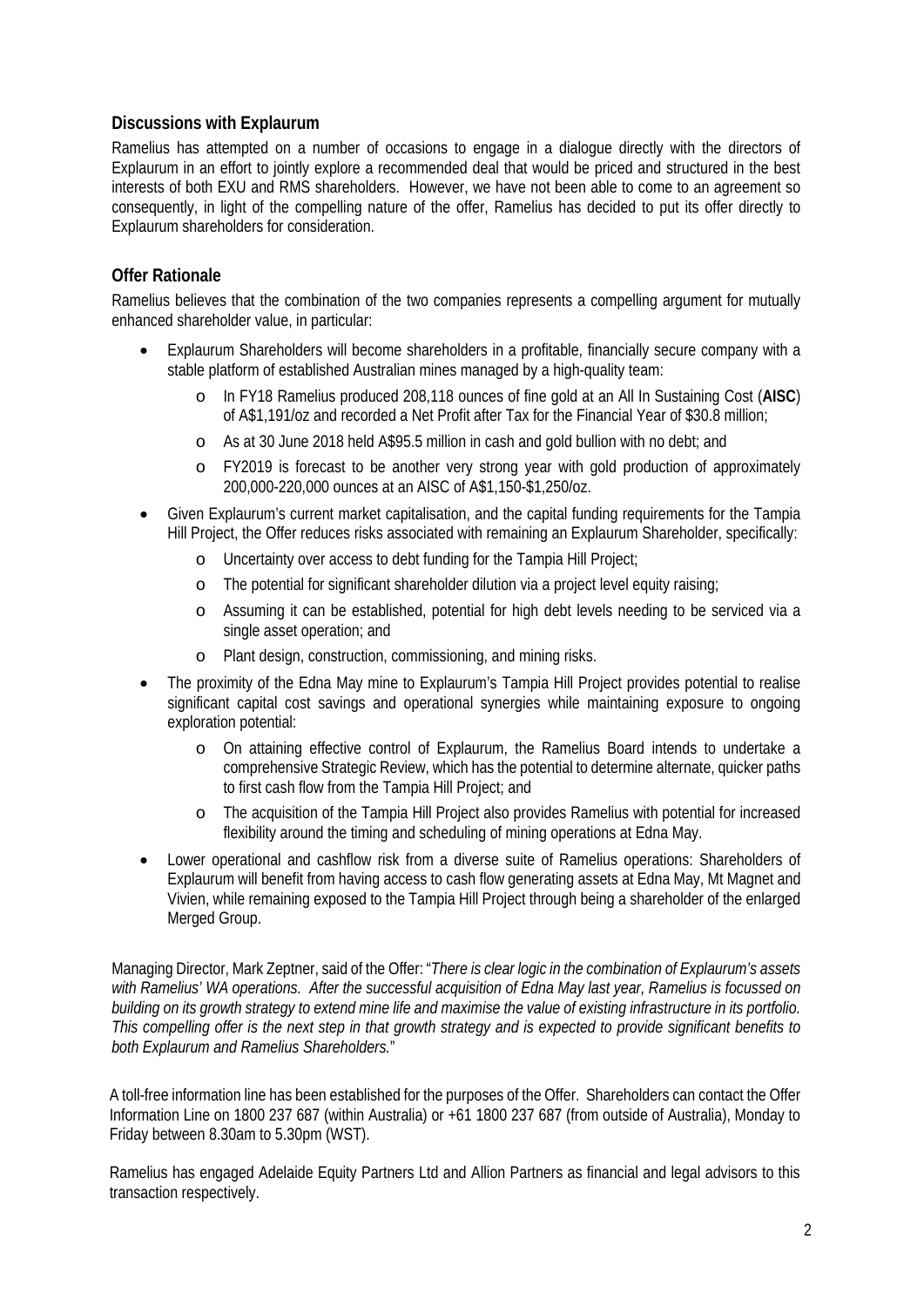Investor enquiries:

**Mark Zeptner Tim Manners Duncan Gordon** 

Media enquiries:

**Luke Forrestal**  Senior Account Director Media & Capital Partners Ph: +61 411 479 144

## **About Explaurum**

Managing Director **Chief Financial Officer** Executive Director Ramelius Resources Limited Ramelius Resources Limited Adelaide Equity Partners Ph: +61 8 9202 1127 Ph: + 61 8 9202 1127 Ph: +61 404 006 444

Explaurum is an Australian mining, exploration and development company listed on the ASX under the code "EXU". Explaurum's principal asset is the Tampia Hill project located in the wheat belt of Western Australia, approximately 240km east of Perth (Tampia Hill Project).

The company owns a 90% interest in two mining leases and a surrounding exploration licence through a joint venture, plus a 100% interest in eight additional exploration licences that complement the original tenure (refer Figure 1).



**Figure 1:** Location of Tampia Gold Project

The results of the Tampia Hill Project's feasibility study (**Feasibility Study**) were released by Explaurum to the ASX on 30 May 2018. The Feasibility Study was based on a Mineral Resource of 11.7 million tonnes at 1.79 g/t Au for a total Resource of 675,000 ounces of gold, classified and reported in accordance with the JORC Code (2012). Reported Ore Reserves are 7.2 million tonnes at 2.09 g/t Au for 485,000 ounces of gold.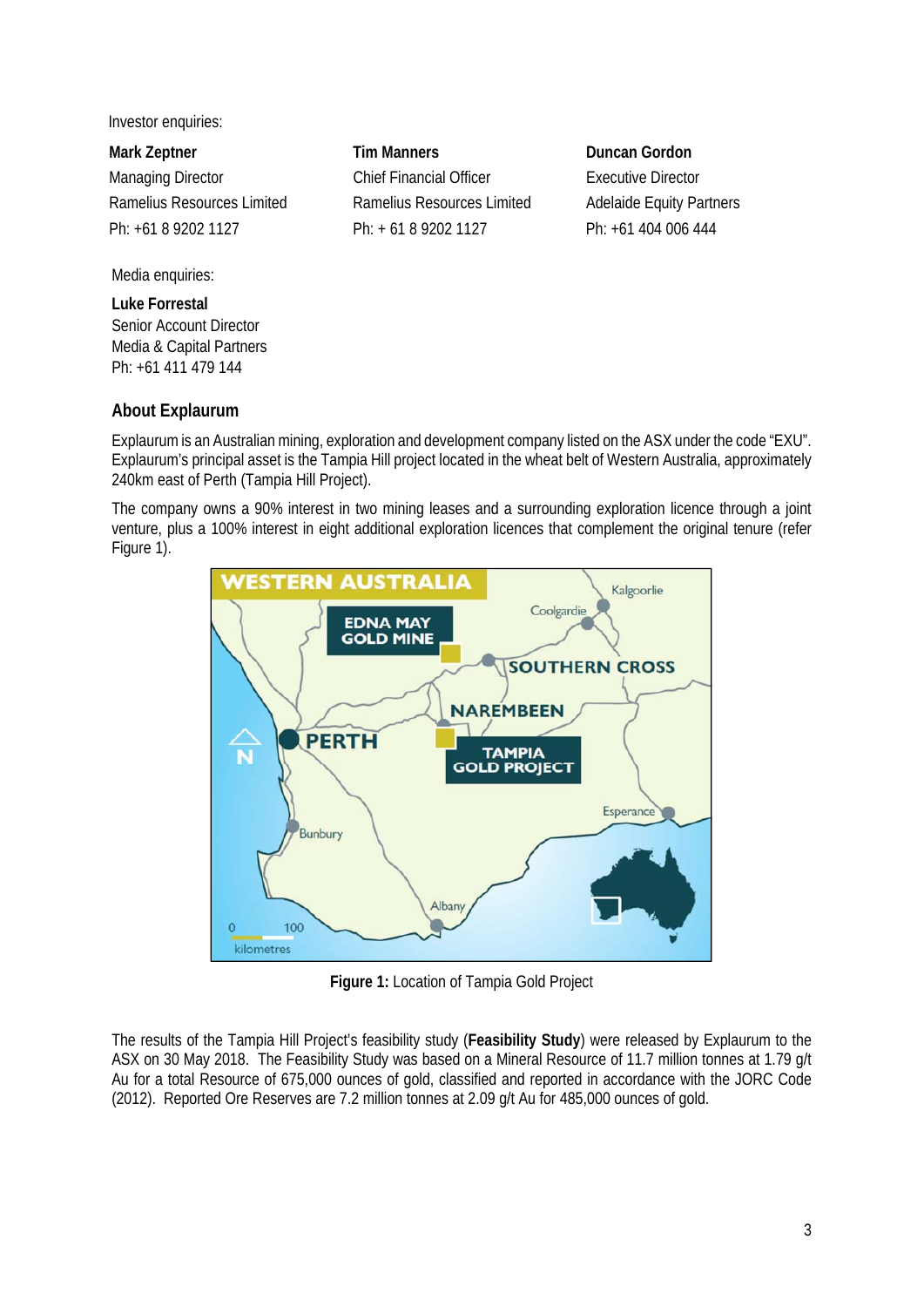### **About Ramelius**

Ramelius owns and operates the Mt Magnet, Edna May and Vivien gold mines, all in Western Australia (refer Figure 2).

Ore from the high-grade Vivien underground mine, located near Leinster, is trucked to the Mt Magnet processing plant where it is blended with ore from both underground and open pit sources.

The Edna May operation, purchased from Evolution Mining Limited in October 2017, is currently a single open pit operation feeding an adjacent processing plant.



**Figure 2:** Ramelius' Operations & Development Project Locations

Ramelius reported excellent financial and record breaking operational performances for Financial Year 2018. The Company reported Net Profit before Tax of A\$45.5M, the fourth consecutive annual profit reported by the company and an 81% increase on the Financial Year 2017 pre-tax profit.

The financial performance was achieved on the back of record production of 208,118 ounces of gold at an AISC of A\$1,191/oz for the year. Further to this, Ramelius has forecast to produce 200,000-220,000 ounces of gold at an AISC of A\$1,150-\$1,250/oz for the 2019 Financial Year.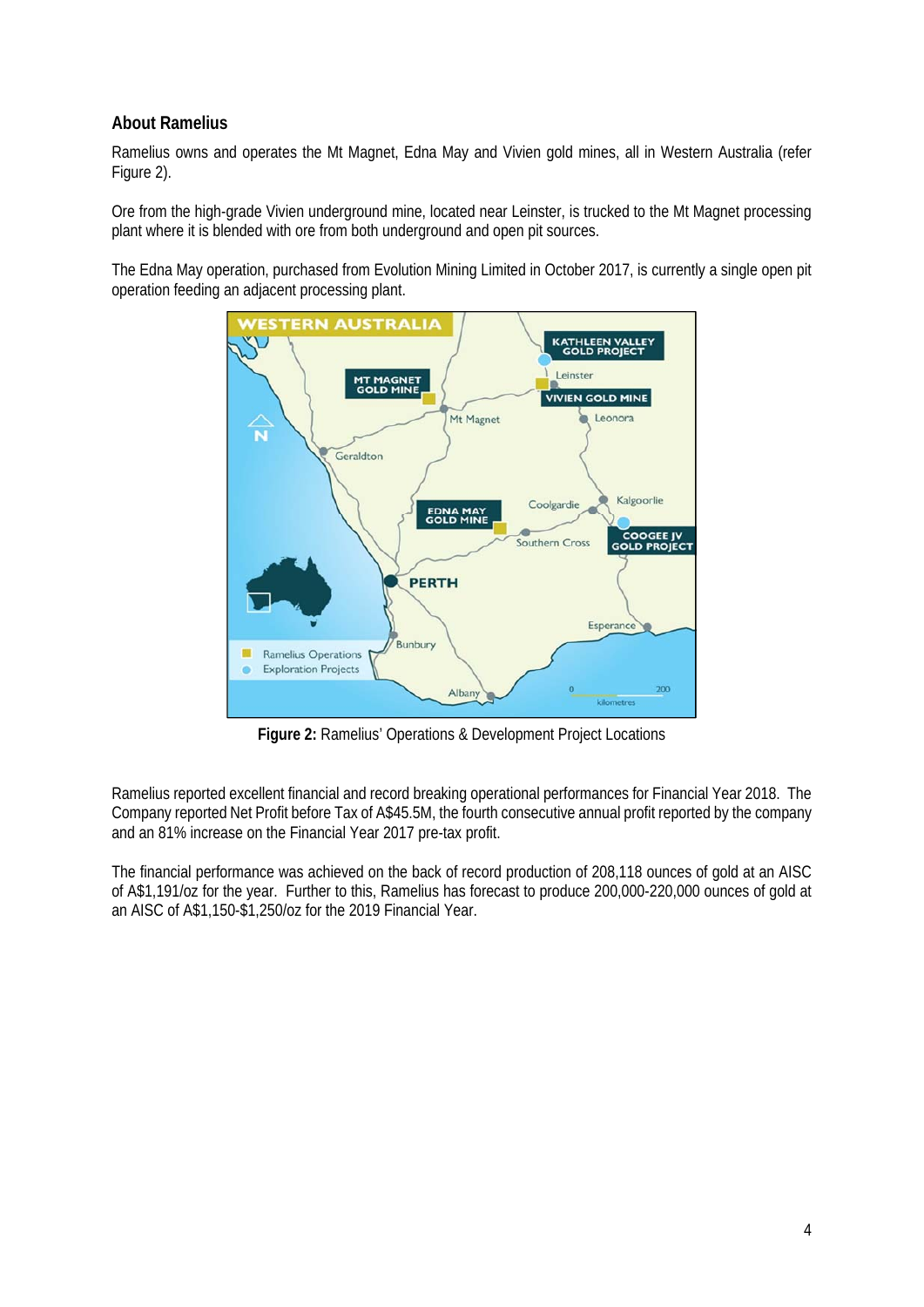## **Bid Conditions**

#### **a) No regulatory action**

Between the Announcement Date and the end of the Offer Period (each inclusive):

- i. there is not in effect any preliminary or final decision, order or decree issued by any Government Agency;
- ii. no action or investigation is announced, commenced or threatened by any Government Agency; and
- iii. no application is made to any Government Agency (other than by Ramelius or any Associate of Ramelius),

 in consequence of or in connection with the Offer (other than an application to, or a decision or order of, ASIC or the Takeovers Panel in exercise of the powers and discretions conferred by the Corporations Act) which restrains, prohibits or impedes, or threatens to restrain, prohibit or impede, or materially impact upon, the making of the Offers and the completion of any transaction contemplated by the Bidder's Statement or which requires the divestiture by Ramelius of any Explaurum Shares or any material assets of Ramelius or any of its Subsidiaries.

#### **b) Gold price**

 The spot gold price for gold as quoted on Bloomberg does not fall below A\$1,350 per ounce at any time during a day for three consecutive days between the Announcement Date and the end of the Offer Period (each inclusive).

#### **c) No persons exercising rights under certain agreements or instruments**

 Between the Announcement Date and the end of the Offer Period, no person exercises any rights under any provision of any agreement or other instrument to which a member of the Explaurum Group is a party, or by or to which a member of the Explaurum Group or any of its Assets may be bound or be subject to:

- i. require monies borrowed by, or other financial accommodation provided to, a member of the Explaurum Group to be paid or repaid immediately or earlier than the repayment or maturity date stated in such agreement or other instrument;
- ii. terminate or modify any such agreement or instrument or require that any action be taken thereunder (including the acceleration of the performance of any obligation thereunder);
- iii. terminate or modify the interest of a member of the Explaurum Group in any farm-in, farmout, partnership, join venture, trust, corporation or other entity (or any arrangements relating to such interest); or
- iv. require that any Assets, shares or business of a member of the Explaurum Group be sold, transferred or offered for sale or transfer, including under any pre-emptive rights or similar provisions, as a result of the acquisition of Explaurum Group Shares by Ramelius.

#### **d) No change of control rights**

 Between the Announcement Date and the end of the Offer Period, no person has or will have any right as a result of Ramelius making the Offer or announcing its intention to make the Offer, or acquiring Explaurum Shares under the Offer, to:

- i. acquire, or require the disposal of, or require any entity within the Explaurum Group to offer to dispose of, any Assets, shares or business of any entity within the Explaurum Group;
- ii. terminate, or vary the terms of performance of, any agreement with any entity within the Explaurum Group; or
- iii. terminate, or vary the terms of any material approvals, licenses or permits issued by any Government Agency to any entity within the Explaurum Group.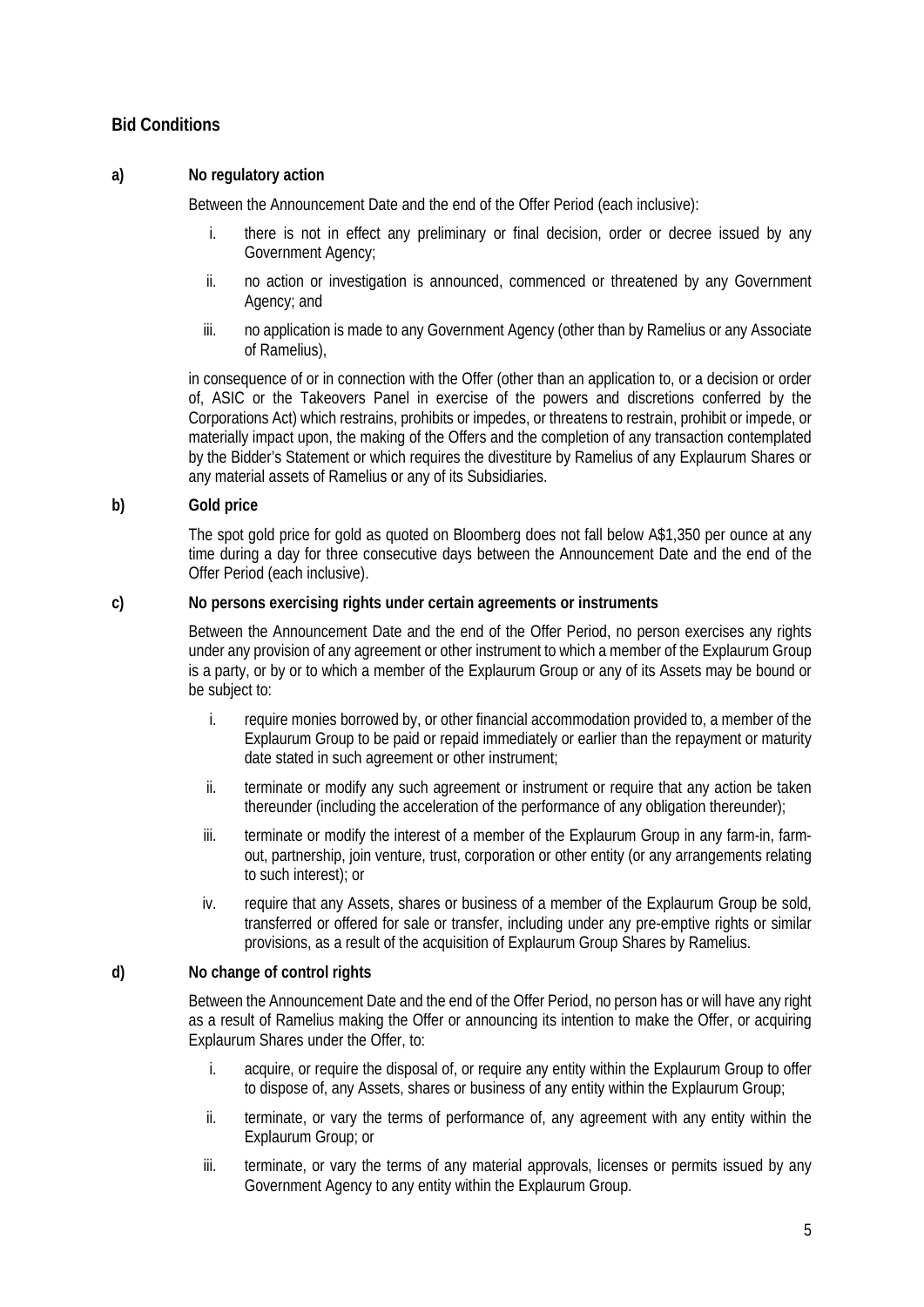#### **e) Material adverse change**

- i. Between the Announcement Date and the end of the Offer Period (each inclusive) none of the following occurs (whether or not becoming public):
	- A. an Event (including a decision of a Government Agency or a change in law) occurs or will or is reasonably likely to occur;
	- B. information is disclosed or announced by Explaurum concerning any Event; or
	- C. information concerning any Event becomes known to Ramelius (whether or not becoming public),

 (each of (A), (B) and (C) a **Specified Event**) which, whether individually or when aggregated with all such Events (including a decision of a Government Agency or a change in law) of a like kind that have occurred or are reasonably likely to occur, has had or would be considered reasonably likely to have:

- D. a material adverse effect on the business, Assets, liabilities, financial or trading position, profitability or prospects of the Explaurum Group taken as a whole; or
- E. without limiting the generality of the previous clause;
	- 1) the effect of a diminution in the value of the consolidated net assets of the Explaurum Group, taken as a whole, by at least A\$1 million against what it would reasonably have been expected to have been but for such Specified Event; or
	- 2) the effect of impairing, terminating or otherwise adversely affecting or changing any Mining Tenement or any Authorisation in connection with any Mining Tenement.
- ii. A Specified Event shall not include an Event:
	- A. fully and fairly disclosed by Explaurum on the ASX within 6 months prior to the Announcement Date;
	- B. relating to the state of securities markets in general; or
	- C. resulting from any changes generally affecting the gold mining industry which impact Explaurum and its competitors in a similar matter.
- iii. In this condition, "**Event**" means any event, change, condition, matter, occurrence, development or thing.

#### **f) No material acquisitions, disposals, cancellations or new commitments**

 Except for any proposed transaction or item fully and fairly disclosed by Explaurum on the ASX within 6 months prior to the Announcement Date, none of the following events occur between the Announcement Date and the end of the Offer Period:

- i. Explaurum or another member of the Explaurum Group acquires, offers to acquire or agrees to acquire one or more companies, businesses or Assets (or any interest in one or more companies, businesses or Assets including by way of joint venture or partnership) for an amount or consideration in excess of A\$1 million for any individual item or in excess of A\$1 million in aggregate;
- ii. Explaurum or another member of the Explaurum Group disposes of, offers to dispose of or agrees to dispose of one or more companies, businesses or Assets (or any interest in one or more companies, businesses or Assets) either:
	- A. for an amount or consideration in excess of A\$1 million for any individual item or in excess of A\$1 million in aggregate; or
	- B. relating in any way to the Tampia Hill Project.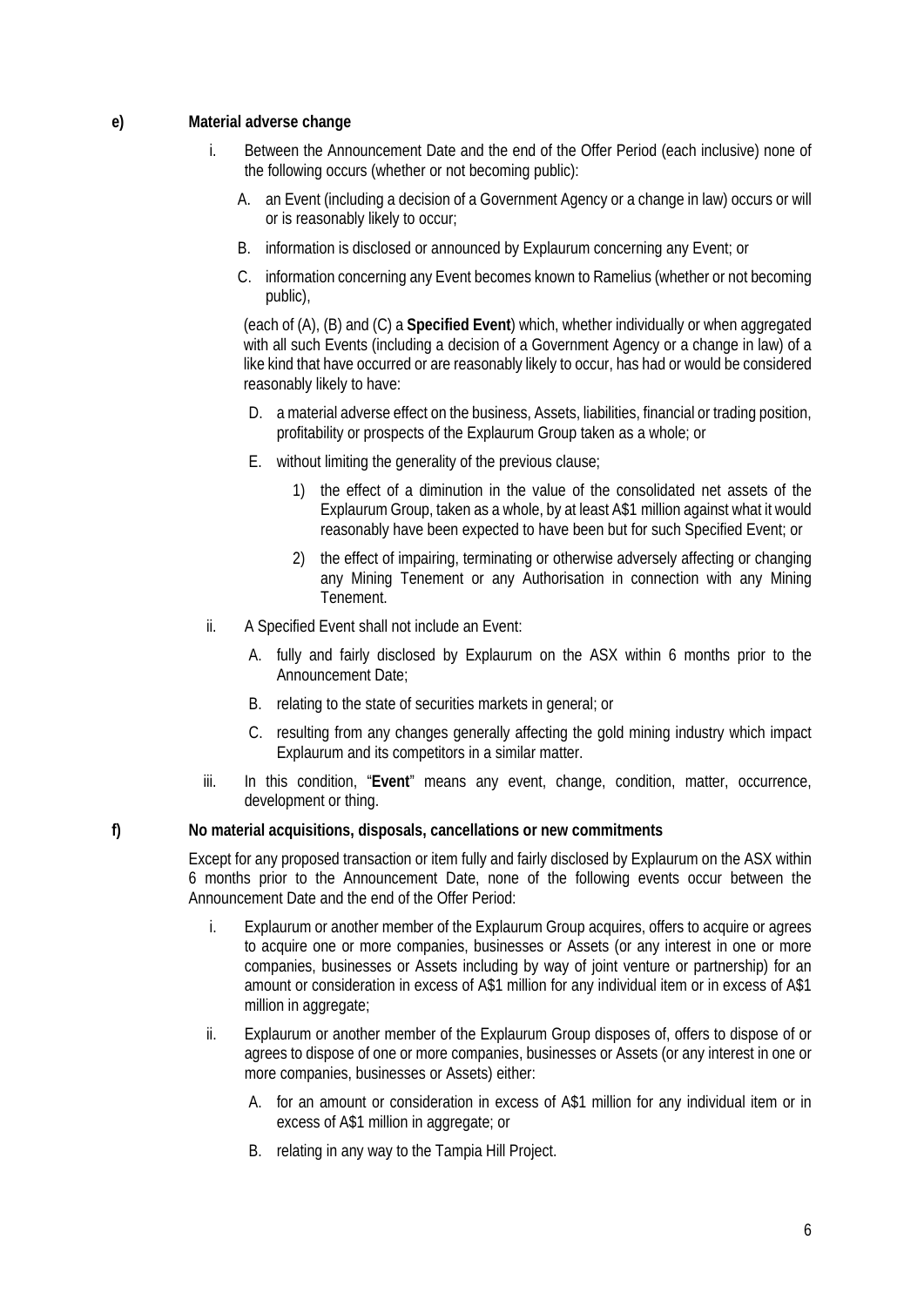- iii. a member of the Explaurum Group enters into or agrees to enter into any farm-in, farm-out, joint venture or partnership or other agreement that requires or is reasonably likely to involve payments, expenditure or the foregoing of revenue, by a member of the Explaurum Group in excess of A\$1 million in aggregate other than in the ordinary course of business;
- iv. a member of the Explaurum Group enters into or agrees to enter into any form of agreement, whether binding or otherwise, with respect to the financing, engineering, procurement, construction or development of the Tampia Hill Project or announces an intention to do so; or
- v. a Mining Tenement granted to or held by any member of the Explaurum Group is revoked, surrendered, relinquished or terminated or a member of the Explaurum Group agrees to the same without there being a reasonable likelihood of such tenement, permit or licence being allowed to continue, renewed or extended on terms which are no less favourable to the member of the Explaurum Group.

#### **g) Prescribed occurrences**

 Between the Announcement Date and the end of the Offer Period (each inclusive), none of the following prescribed occurrences (being the occurrences listed in section 652C of the Corporations Act) happen:

- i. Explaurum converting all or any of the Explaurum Shares into a larger or smaller number of shares under section 254H of the Corporations Act;
- ii. Explaurum or any of its Subsidiaries resolving to reduce its share capital in any way;
- iii. Explaurum or any of its Subsidiaries entering into a buyback agreement or resolving to approve the terms of a buyback agreement under section 257C(1) or 257D(1) of the Corporations Act;
- iv. Explaurum or any of its Subsidiaries:
	- A. issuing shares (other than Explaurum Shares issued as a result of the exercise of Explaurum Options or the Explaurum Performance Rights);
	- B. granting an option over its shares; or
	- C. agreeing to make such an issue or grant such an option;
- v. Explaurum or any of its Subsidiaries issuing, or agreeing to issue, convertible notes;
- vi. Explaurum or any of its Subsidiaries disposing or agreeing to dispose, of the whole, or a substantial part, of its business or property;
- vii. Explaurum or any of its Subsidiaries granting, or agreeing to grant, a Security Interest in the whole, or a substantial part, of its business or property;
- viii. Explaurum or any of its Subsidiaries resolving that it be wound up;
- ix. the appointment of a liquidator or provisional liquidator of Explaurum or any of its Subsidiaries;
- x. the making of an order by a court for the winding up of Explaurum or any of its Subsidiaries;
- xi. an administrator of Explaurum or any of its Subsidiaries being appointed under section 436A, 436B or 436C of the Corporations Act;
- xii. Explaurum or any of its Subsidiaries executing a deed of company arrangement; or
- xiii. the appointment of a receiver, receiver and manager, other controller (as defined in the Corporations Act) or similar official in relation to the whole, or a substantial part, of the property of Explaurum or any of its Subsidiaries.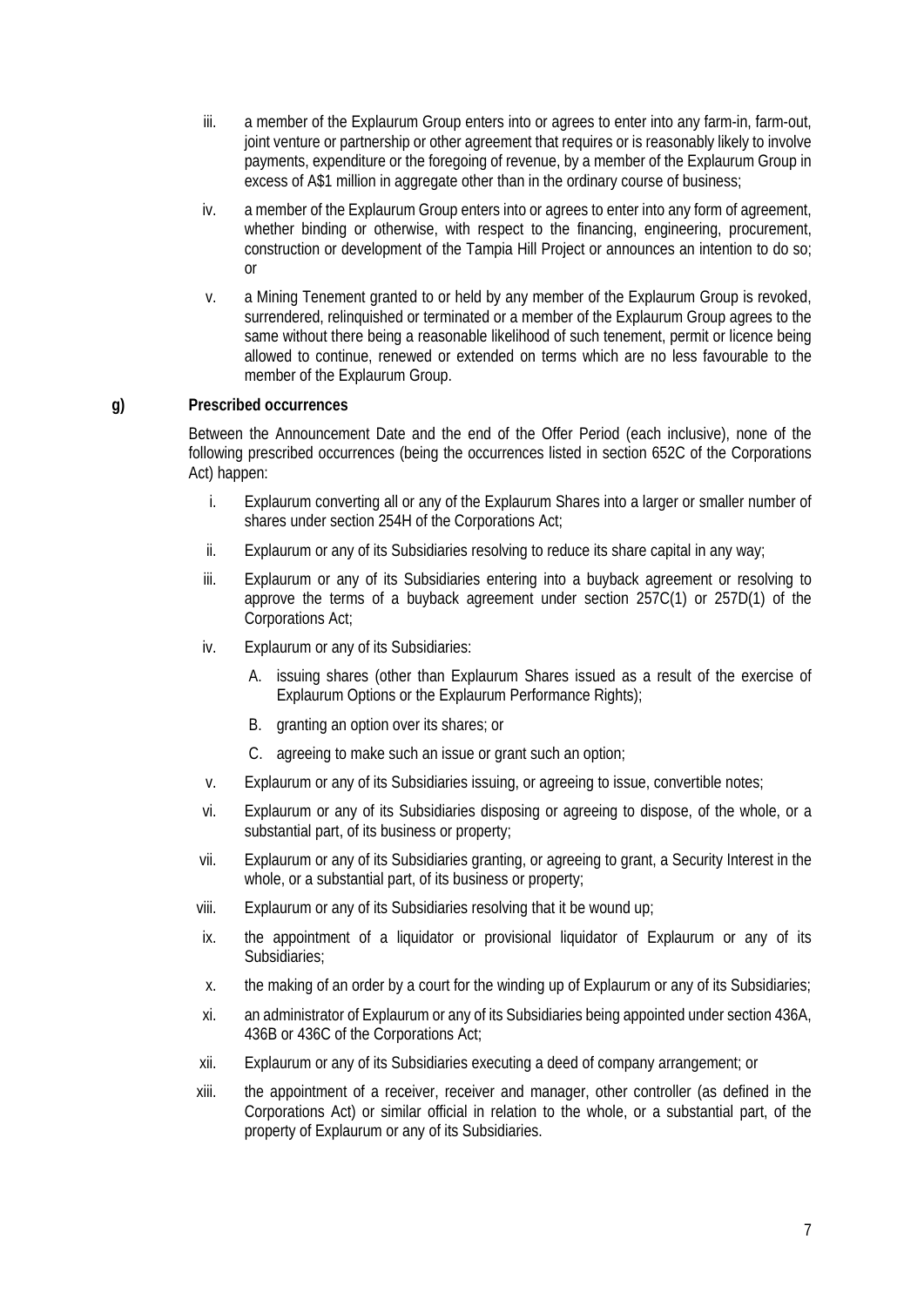#### **h) Statements to the ASX**

 Between the Announcement Date and the end of the Offer Period (each inclusive), there not having occurred or been announced or become known to Ramelius or Explaurum that information announced by Explaurum to ASX prior to the Announcement Date and the end of the Offer Period (each inclusive) is, or is likely to be, incomplete, incorrect, untrue or misleading in a material respect (including by omission) such that Ramelius might reasonably be expected to have not proceeded with the Offer at all or would have proceeded with the Offer on materially different terms.

#### **i) Conduct of business**

 Between the Announcement Date and the end of the Offer Period (each inclusive) neither Explaurum nor any of its Subsidiaries:

- i. announces, declares, or distributes any dividend, bonus or other share of its profits or assets;
- ii. makes any changes to its constitution or passes any special resolution or amends the terms of issue of any shares, options, performance rights or other convertible securities;
- iii. borrows or agrees to borrow any money, other than in the ordinary course of business and in any event for an amount exceeding A\$1 million in aggregate;
- iv. provides a guarantee or indemnity or both to a third party for an amount that exceeds A\$1 million;
- v. creates any Security Interest over the whole or a substantial part of its business or Assets (other than a lien which arises by operation of law securing an obligation not yet due and consistent with past practice);
- vi. enters into any contract or commitment involving revenue or expenditure of more than A\$1 million over the term of the contract or commitment;
- vii. terminates, amends, waives or otherwise foregoes rights under any contract material to the conduct of the Explaurum Group's business or Assets or which involves revenue or expenditure of more than A\$1 million over the term of the contract or commitment;
- viii. acquires, offers to acquire, agrees to acquire or acquires any one or more businesses, Mining Tenements assets, entities or undertakings valued at, or involving a financial commitment of more than A\$1 million (individually or when aggregated with all other such matters arising after the Announcement Date), or makes an announcement or enters into an agreement in relation to such an acquisition, undertaking or financial commitment; or
- ix. conducts its business otherwise than in the ordinary course.

#### **j) No litigation on foot or pending**

 Between the Announcement Date and the end of the Offer Period (each inclusive) no litigation, claim, action or proceeding is pending or in progress, is commenced, is threatened to be commenced, is announced, or is made known to Ramelius (whether or not becoming public) or Explaurum, against any member of the Explaurum Group, which may result in a judgement of A\$1 million or more, other than that which is in the public domain as at the Announcement Date.

#### **k) Mining Tenements**

 Between the Announcement Date and the end of the Offer Period (each inclusive), otherwise than in the ordinary course of business, neither Explaurum nor any of its Subsidiaries:

- i. enters into, agrees to enter into or announces any agreement to enter into any contract, commitment or arrangement (including without limitation any ore sale, ore processing, joint venture, partnership, farm-in, royalty, marketing or off-take agreement) in relation to any Mining Tenement;
- ii. relinquishes, sells or disposes of any interest or creates any Security Interest over any of its Mining Tenements;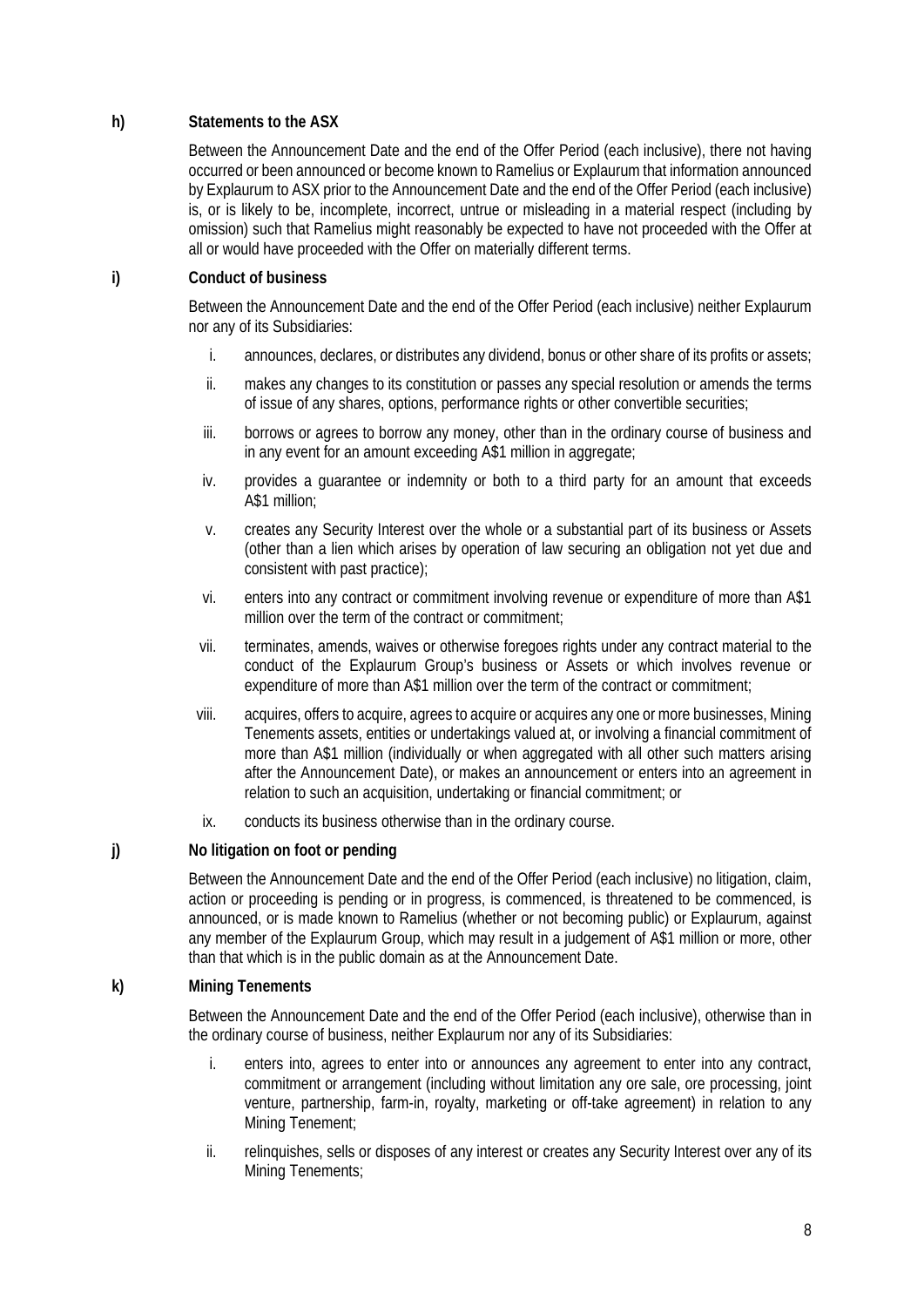- iii. takes any action or omits to take any action that results in or may reasonably be expected to result in a disposal of, or a breach of the terms of any of the Authorisations in connection with its Mining Tenement; or
- iv. takes any action or omits to take any action that results in or may reasonably be expected to result in the surrender of any of its Mining Tenements or any Authorisation relating to any of its Mining Tenements,

including announcing an intention to do any of the above matters.

**l) Other persons acquiring a Relevant Interest** 

 Prior to the end of the Offer Period, no person or persons (other than Ramelius and its Associates) acquire a Relevant Interest in 20% of more of the Explaurum Shares on issue.

### **Defined Terms**

**Announcement Date** means the date of the announcement of the Offer by Ramelius on the ASX, being 10 September 2018.

**Asset** means the assets of the Explaurum Group including the Tampia Hill Project and any and all Mining Tenements.

**Associate** has the meaning set out in section 12 of the Corporations Act as if subsection 12(1) of the Corporations Act included a reference to this document and Explaurum was the designated body.

**ASIC** means the Australian Securities and Investments Commission.

**ASX** means ASX Limited and where the context requires, the Australian Securities Exchange.

**Authorisation** means any approval, licence, consent, authority or permit.

**Bidder's Statement** means the statement of Ramelius under Part 6.5 Division 2 of the Corporations Act relating to the Offer.

**Corporations Act** means *Corporations Act* 2001 (Cth).

**Explaurum** means Explaurum Limited ABN 50 114 175 138.

**Explaurum Group** means the Explaurum and each of its Subsidiaries.

**Explaurum Options** means an option issued by the Explaurum to acquire an Explaurum Share.

**Explaurum Performance Rights** means a performance right issued by the Explaurum to acquire an Explaurum Share.

**Explaurum Share** means a fully paid ordinary share in the Explaurum.

**Government Agency** means any foreign or Australian government or governmental, semi-governmental, administrative, fiscal or judicial body, department, commission, authority, tribunal, agency or entity or any minister of the Crown in right of the Commonwealth of Australia or any State, and any other federal, state, provincial, or local government, whether foreign or Australian.

**Offer** means the offer for Explaurum Shares under the terms and conditions set out above and to be contained in the Bidder's Statement.

**Offer Period** means the period during which the Offer is open for acceptance in accordance with the Bidder's Statement.

**Mining Tenement** means any interest (including as holder, owner, operator or joint venturer) in a mining tenement, lease, licence, permit or similar and includes any extension, renewal, modification, replacement or substitution of the whole or any part thereof.

**Ramelius** means Ramelius Resources Limited ABN 51 001 717 540.

**Relevant Interest** has the meaning given in section 608 and 609 of the Corporations Act.